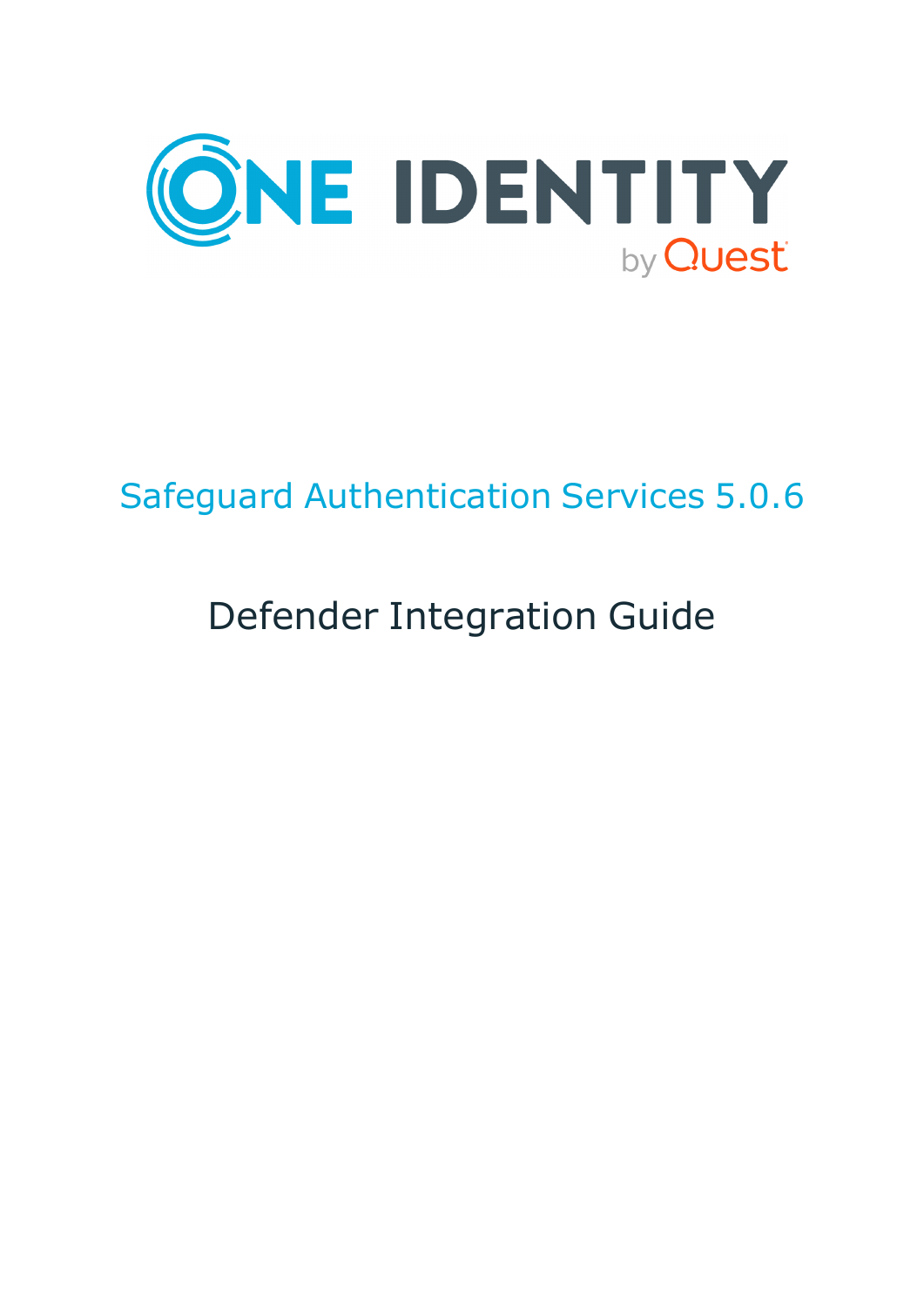#### **Copyright 2022 One Identity LLC.**

#### **ALL RIGHTS RESERVED.**

This guide contains proprietary information protected by copyright. The software described in this guide is furnished under a software license or nondisclosure agreement. This software may be used or copied only in accordance with the terms of the applicable agreement. No part of this guide may be reproduced or transmitted in any form or by any means, electronic or mechanical, including photocopying and recording for any purpose other than the purchaser's personal use without the written permission of One Identity LLC .

The information in this document is provided in connection with One Identity products. No license, express or implied, by estoppel or otherwise, to any intellectual property right is granted by this document or in connection with the sale of One Identity LLC products. EXCEPT AS SET FORTH IN THE TERMS AND CONDITIONS AS SPECIFIED IN THE LICENSE AGREEMENT FOR THIS PRODUCT, ONE IDENTITY ASSUMES NO LIABILITY WHATSOEVER AND DISCLAIMS ANY EXPRESS, IMPLIED OR STATUTORY WARRANTY RELATING TO ITS PRODUCTS INCLUDING, BUT NOT LIMITED TO, THE IMPLIED WARRANTY OF MERCHANTABILITY, FITNESS FOR A PARTICULAR PURPOSE, OR NON-INFRINGEMENT. IN NO EVENT SHALL ONE IDENTITY BE LIABLE FOR ANY DIRECT, INDIRECT, CONSEQUENTIAL, PUNITIVE, SPECIAL OR INCIDENTAL DAMAGES (INCLUDING, WITHOUT LIMITATION, DAMAGES FOR LOSS OF PROFITS, BUSINESS INTERRUPTION OR LOSS OF INFORMATION) ARISING OUT OF THE USE OR INABILITY TO USE THIS DOCUMENT, EVEN IF ONE IDENTITY HAS BEEN ADVISED OF THE POSSIBILITY OF SUCH DAMAGES. One Identity makes no representations or warranties with respect to the accuracy or completeness of the contents of this document and reserves the right to make changes to specifications and product descriptions at any time without notice. One Identity does not make any commitment to update the information contained in this document.

If you have any questions regarding your potential use of this material, contact:

One Identity LLC. Attn: LEGAL Dept 4 Polaris Way Aliso Viejo, CA 92656

Refer to our Web site [\(http://www.OneIdentity.com](http://www.oneidentity.com/)) for regional and international office information.

#### **Patents**

One Identity is proud of our advanced technology. Patents and pending patents may apply to this product. For the most current information about applicable patents for this product, please visit our website at [http://www.OneIdentity.com/legal/patents.aspx.](http://www.oneidentity.com/legal/patents.aspx)

#### **Trademarks**

One Identity and the One Identity logo are trademarks and registered trademarks of One Identity LLC. in the U.S.A. and other countries. For a complete list of One Identity trademarks, please visit our website at [www.OneIdentity.com/legal](http://www.oneidentity.com/legal). All other trademarks are the property of their respective owners.

#### **Legend**

**WARNING: A WARNING icon highlights a potential risk of bodily injury or property** œ **damage, for which industry-standard safety precautions are advised. This icon is often associated with electrical hazards related to hardware.**

**CAUTION: A CAUTION icon indicates potential damage to hardware or loss of data if instructions are not followed.**

Safeguard Authentication Services Defender Integration Guide Updated - 17 March 2022, 15:58 Version - 5.0.6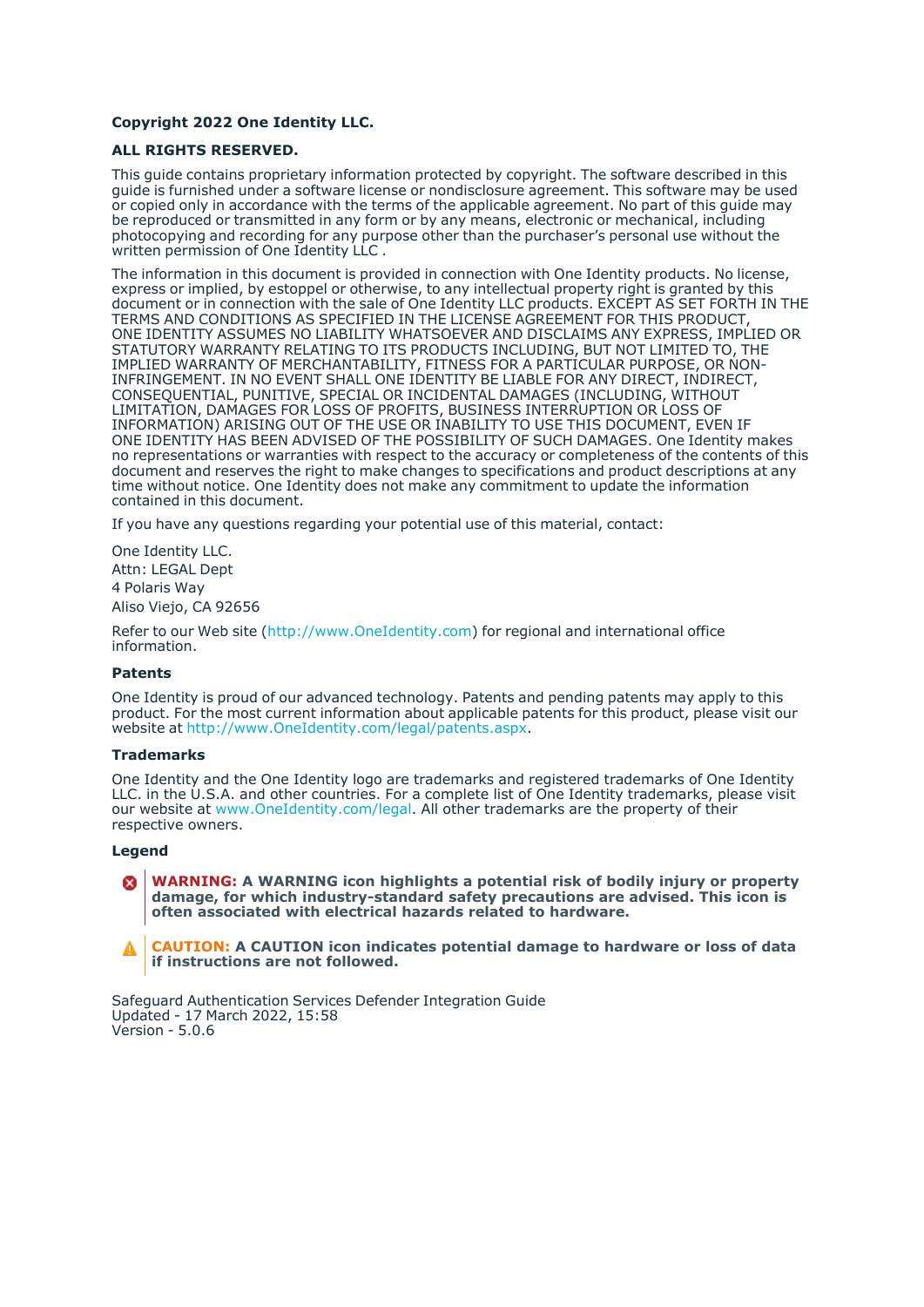## **Contents**

| <b>Introducing Defender Manual Community Constraint Community Community Community Community Community Community Community Community Community Community Community Community Community Community Community Community Community Co</b> |    |
|--------------------------------------------------------------------------------------------------------------------------------------------------------------------------------------------------------------------------------------|----|
|                                                                                                                                                                                                                                      |    |
|                                                                                                                                                                                                                                      |    |
|                                                                                                                                                                                                                                      |    |
| Create a security policy manufactured and the second security policy manufactured as security policy manufactured as $9$                                                                                                             |    |
|                                                                                                                                                                                                                                      |    |
|                                                                                                                                                                                                                                      |    |
|                                                                                                                                                                                                                                      |    |
|                                                                                                                                                                                                                                      |    |
|                                                                                                                                                                                                                                      |    |
|                                                                                                                                                                                                                                      |    |
|                                                                                                                                                                                                                                      |    |
|                                                                                                                                                                                                                                      |    |
|                                                                                                                                                                                                                                      |    |
|                                                                                                                                                                                                                                      |    |
|                                                                                                                                                                                                                                      |    |
|                                                                                                                                                                                                                                      |    |
|                                                                                                                                                                                                                                      |    |
|                                                                                                                                                                                                                                      |    |
|                                                                                                                                                                                                                                      |    |
|                                                                                                                                                                                                                                      |    |
|                                                                                                                                                                                                                                      | 19 |

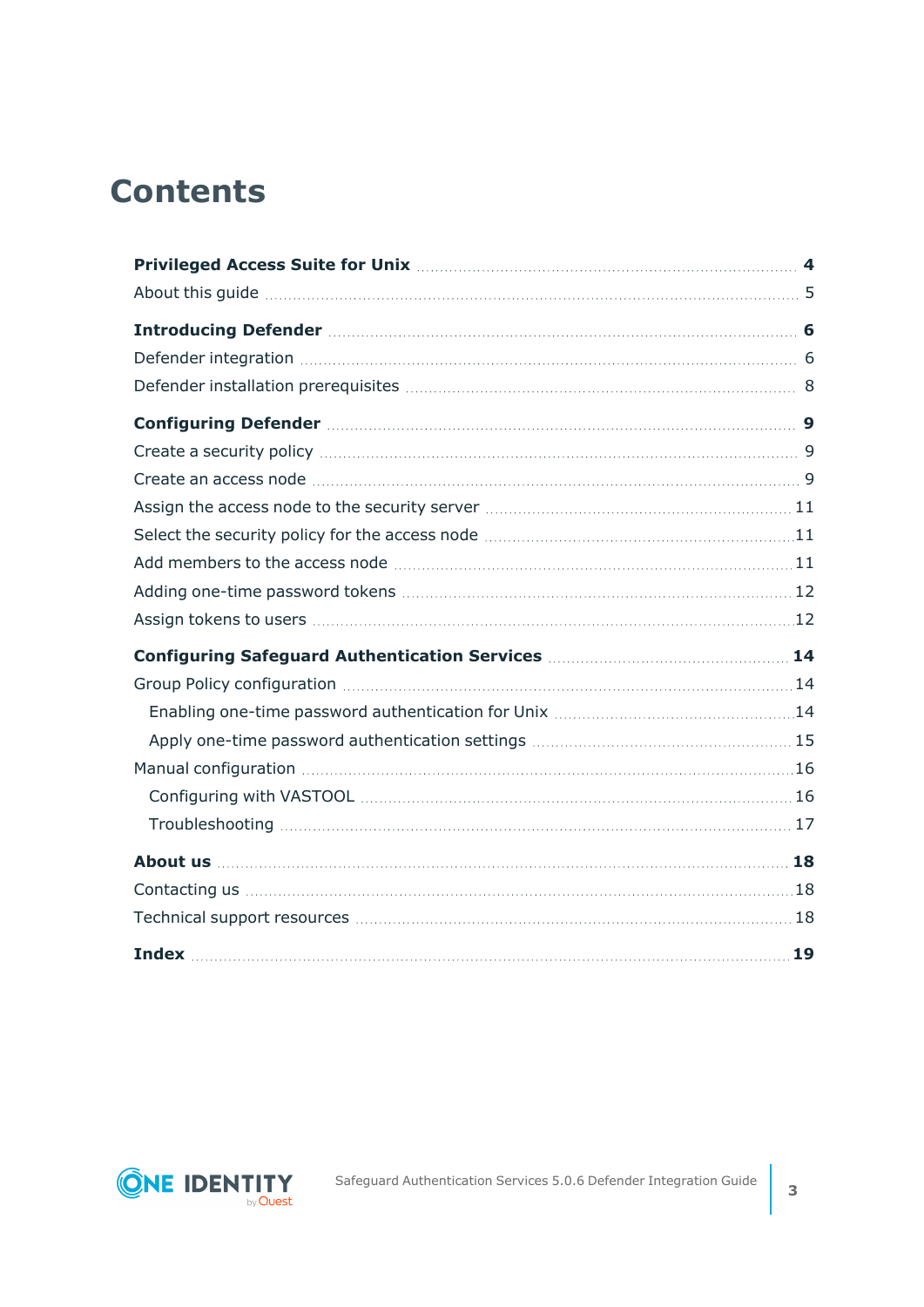# <span id="page-3-0"></span>**Privileged Access Suite for Unix**

#### **Unix security simplified**

Privileged Access Suite for Unix solves the intrinsic security and administration issues of Unix-based systems (including Linux and macOS) while making satisfying compliance requirements easier. It unifies and consolidates identities, assigns individual accountability, and enables centralized reporting for user and administrator access to Unix. The Privileged Access Suite for Unix combines an Active Directory bridge and root delegation solutions under a unified console that grants organizations centralized visibility and streamlined administration of identities and access rights across their entire Unix environment.

#### **Active Directory bridge**

Achieve unified access control, authentication, authorization, and identity administration for Unix, Linux, and macOS systems by extending them into Active Directory (AD) and taking advantage of AD's inherent benefits. Patented technology allows non-Windows resources to become part of the AD trusted realm, and extends AD's security, compliance, and Kerberos-based authentication capabilities to Unix, Linux, and macOS. See [www.oneidentity.com/products/safeguard-authentication-services/](https://www.oneidentity.com/products/safeguard-authentication-services/) for more information about the Active Directory Bridge product.

#### **Root delegation**

The Privileged Access Suite for Unix offers two different approaches to delegating the Unix root account. The suite either *enhances* or *replaces* sudo, depending on your needs.

• By choosing to enhance sudo, you will keep everything you know and love about sudo while enhancing it with features like a central sudo policy server, centralized keystroke logs, a sudo event log, and compliance reports for who can do what with sudo.

See [www.oneidentity.com/products/privilege-manager-for-sudo/](https://www.oneidentity.com/products/privilege-manager-for-sudo/) for more information about enhancing sudo.

• By choosing to replace sudo, you will still be able to delegate the Unix root privilege based on centralized policy reporting on access rights, but with a more granular permission and the ability to log keystrokes on all activities from the time a user logs in, not just the commands that are prefixed with "sudo." In addition, this option

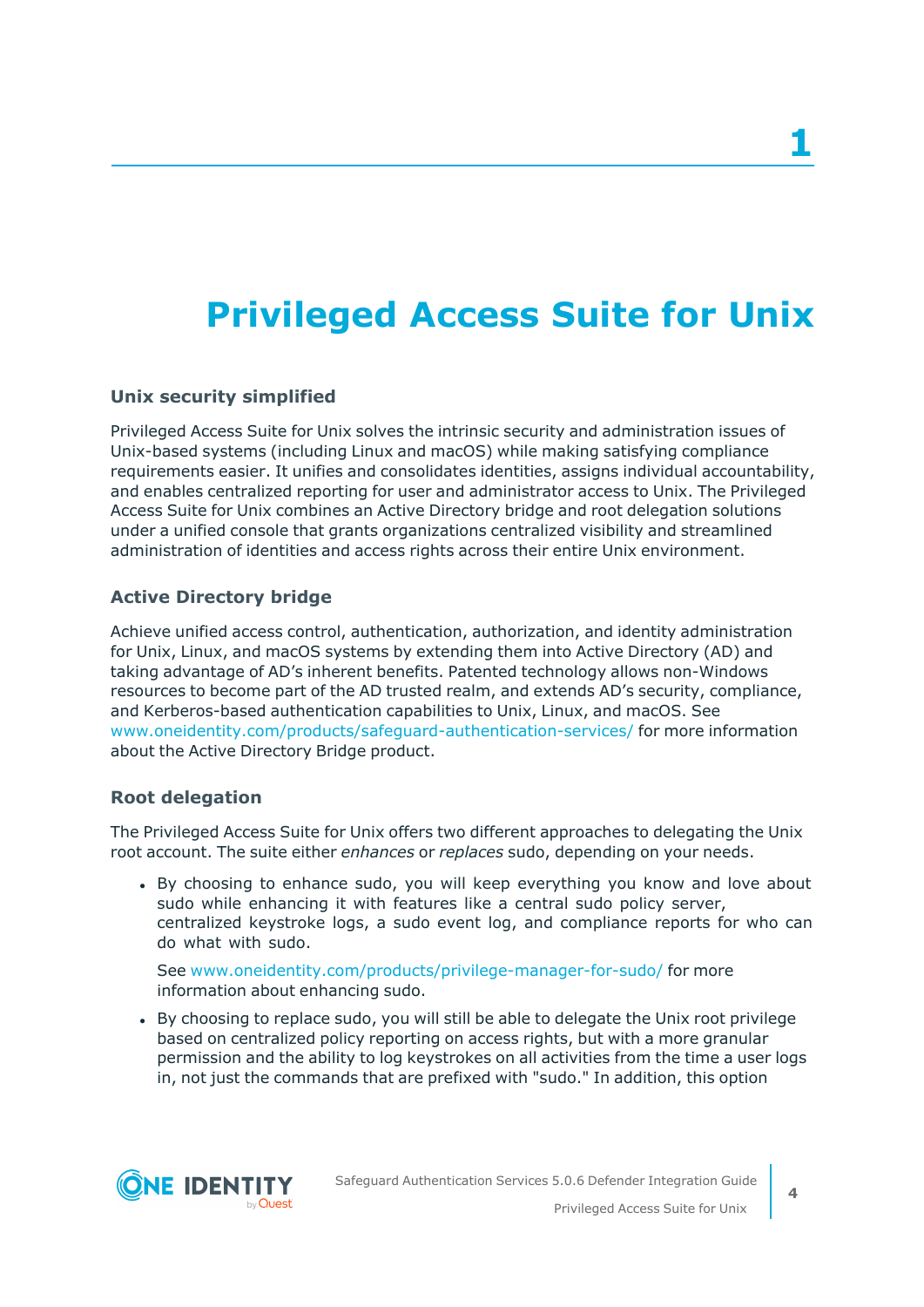implements several additional security features like restricted shells, remote host command execution, and hardened binaries that remove the ability to escape out of commands and gain undetected elevated access.

See [www.oneidentity.com/products/privilege-manager-for-unix/](https://www.oneidentity.com/products/privilege-manager-for-unix/) for more information about replacing sudo.

#### **Privileged Access Suite for Unix**

Privileged Access Suite for Unix offers two editions: *Standard* edition and *Advanced* edition. Both editions include the Safeguard Authentication Services patented technology that allows organizations to extend the security and compliance of Active Directory to Unix, Linux, and macOS platforms and enterprise applications. In addition:

- **.** The *Standard* edition licenses you for Safeguard for Sudo.
- **.** The *Advanced* edition licenses you for Privilege Manager for Unix.

## <span id="page-4-0"></span>**About this guide**

The *Defender Integration Guide* is intended for Windows and non-Windows system administrators, network administrators, consultants, analysts, and any other IT professionals who will be integrating Defender with Safeguard Authentication Services for token-based two factor authentication. This guide walks you through the process of installing and configuring the necessary Defender access policies and Group Policy settings.

NOTE: The term "Unix" is used informally throughout the Safeguard Authentication Services documentation to denote any operating system that closely resembles the trademarked system, UNIX.

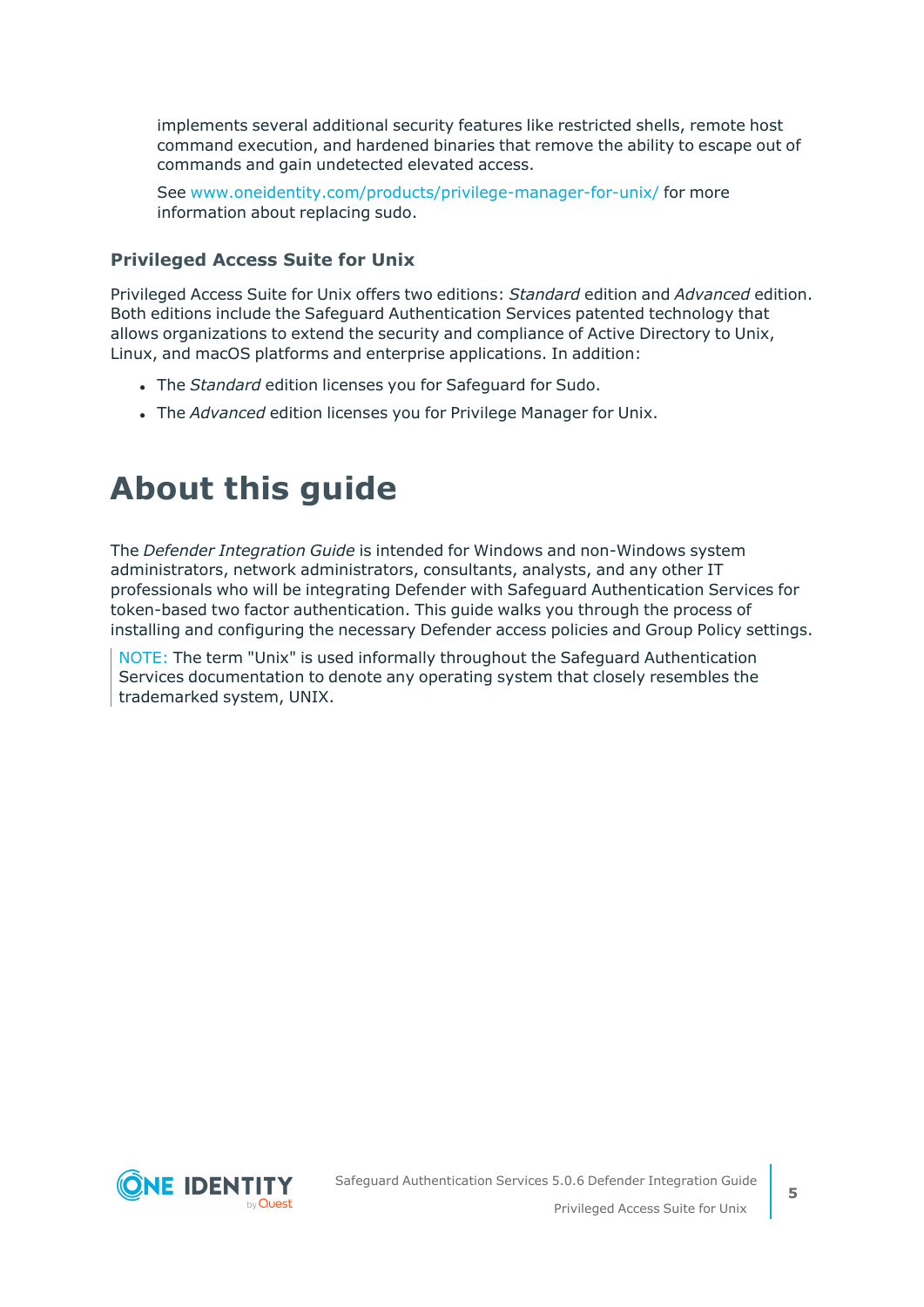# **Introducing Defender**

<span id="page-5-0"></span>Defender enhances security by enabling two-factor authentication to network, Web, and applications-based resources. One Identity designed Defender to base all administration and identity management on an organization's existing investment in Active Directory and eliminates the costs and time involved in setting up and maintaining proprietary databases.

One Identity supports Defender integration on all platforms that support Safeguard Authentication Services, except macOS and AIX 5.2 or earlier.

NOTE: On AIX 5.3 and later you must use PAM authentication.

In addition, Defender works with any OATH-compliant hardware token enabling organizations to select the most appropriate token for their users. By leveraging an organization's existing investment in Active Directory and supporting multiple token vendors, Defender enables organizations to increase security and achieve and sustain compliance in a cost-effective manner.

### <span id="page-5-1"></span>**Defender integration**

Defender provides strong authentication capabilities.

#### **Why is strong authentication an important part of an Active Directory bridge solution?**

When Safeguard Authentication Services integrates Unix with Active Directory, it provides centralized access control and password policy enforcement. However, there are situations where security policies dictate a stronger level of authentication. Safeguard Authentication Services addresses this need with optional strong authentication capabilities. Customers now can use the same solution for integrated Active Directory authentication and strong authentication. Organizations that have tight security requirements will no longer be forced to purchase and implement a third-party solution.

#### **How is strong authentication used with an Active Directory bridge solution?**

An organization may have many Unix systems deployed in a traditional, highly secure perimeter network environment. As they are integrated with Active Directory, they will require an Active Directory credential to authenticate. Now, an additional layer of authentication can be added for administrators accessing these systems, using either a hardware or software token.



**6**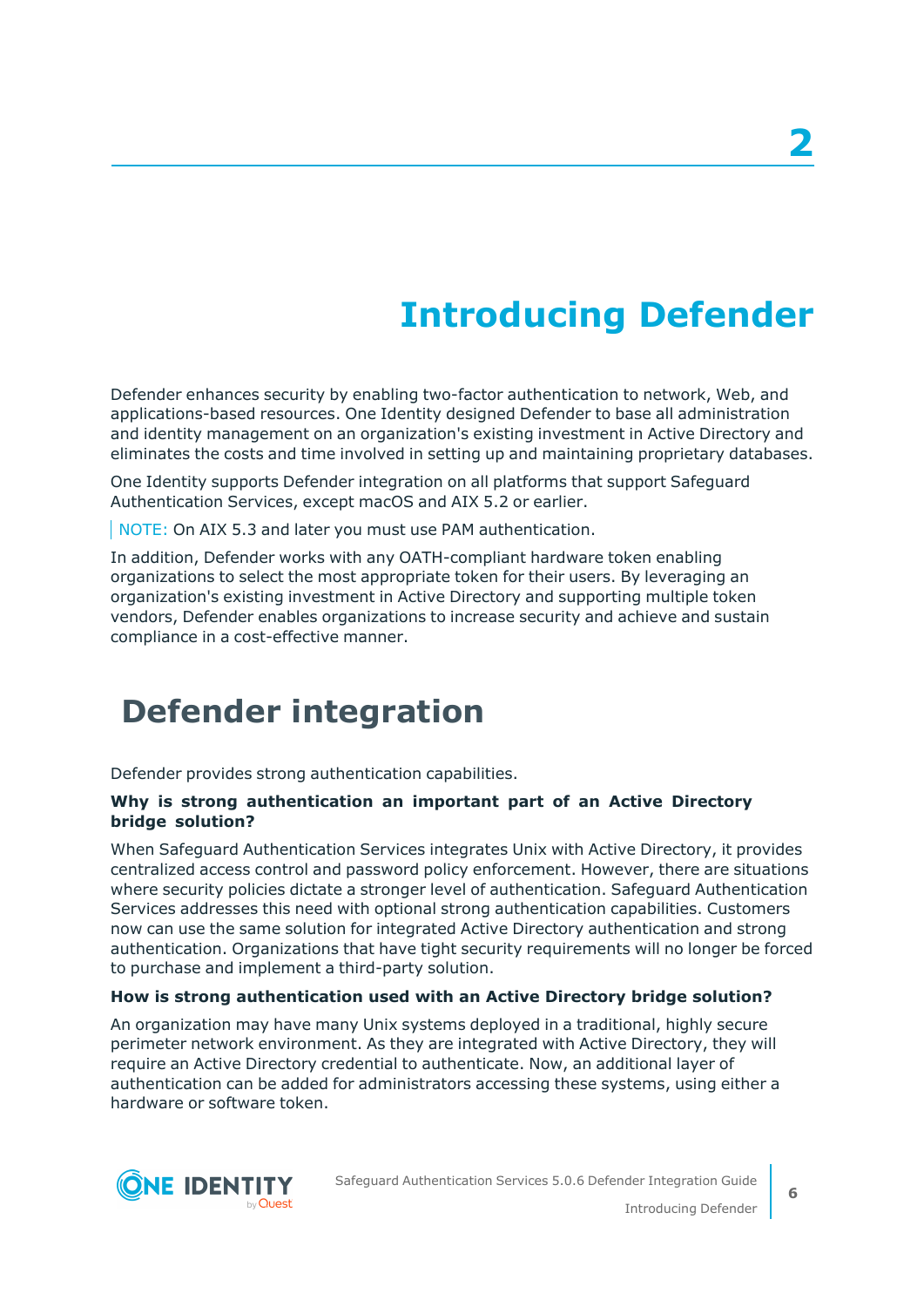If an organization has integrated hundreds or thousands of Unix systems with Active Directory, a system administrator can now use the same Active Directory credential to access all of them. An additional level of security can be easily added by requiring the system administrator to use one-time password (OTP) in additional to the Active Directory credential.

#### **How do Safeguard Authentication Services' strong authentication capabilities compare to other Active Directory bridge solutions?**

Strong authentication combined with an Active Directory bridge is a unique and critical differentiator for One Identity. No other Active Directory bridge vendor offers strong authentication as an integrated part of its solution, and no strong authentication vendor offers Unix coverage and Active Directory integration.

#### **Is there an additional charge for strong authentication with Safeguard Authentication Services 4.x?**

There is no additional cost for strong authentication with Safeguard Authentication Services 4.x; it is a new feature available to new and upgrading customers.

Safeguard Authentication Services provides strong authentication for up to 25 users at no additional cost through included licenses and tokens for Safeguard Authentication Services Defender. These licenses will cover and secure 25 of an organization's Unix system administrators. Strong authentication support for additional end-users is available at an additional per-user cost.

#### **How does strong authentication with Safeguard Authentication Services 4.x work?**

Safeguard Authentication Services:

- Includes strong authentication modules and native packages for all supported platforms (100+).
- Remotely deploys and installs the strong authentication module.
- Provides hardware and software tokens for one-time passwords.
- Enables policy-based configuration of strong authentication through Active Directory Group Policy.

The following figure describes the flow of events that occur during a Unix or Linux login after both Safeguard Authentication Services Defender and Safeguard Authentication Services are configured according to this guide.

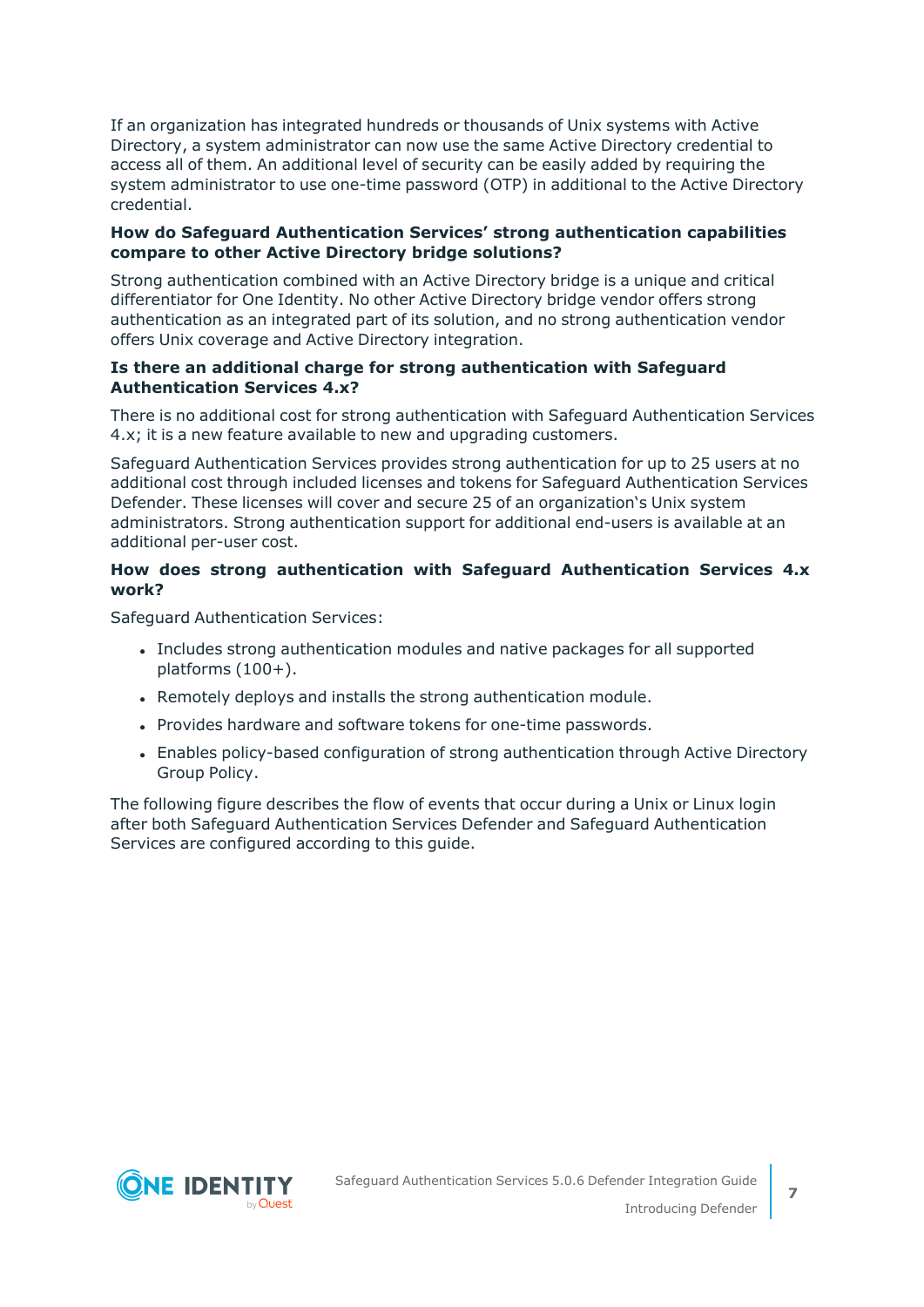#### **Figure 1: Defender Integration**



## <span id="page-7-0"></span>**Defender installation prerequisites**

Before you install Safeguard Authentication Services Defender on your host, ensure that you have:

- 1. Installed a Defender security server in your Active Directory domain.
- 2. Installed the Defender Microsoft Management Console (MMC) snap-in.
- 3. Installed Safeguard Authentication Services on your Unix or Linux machine.

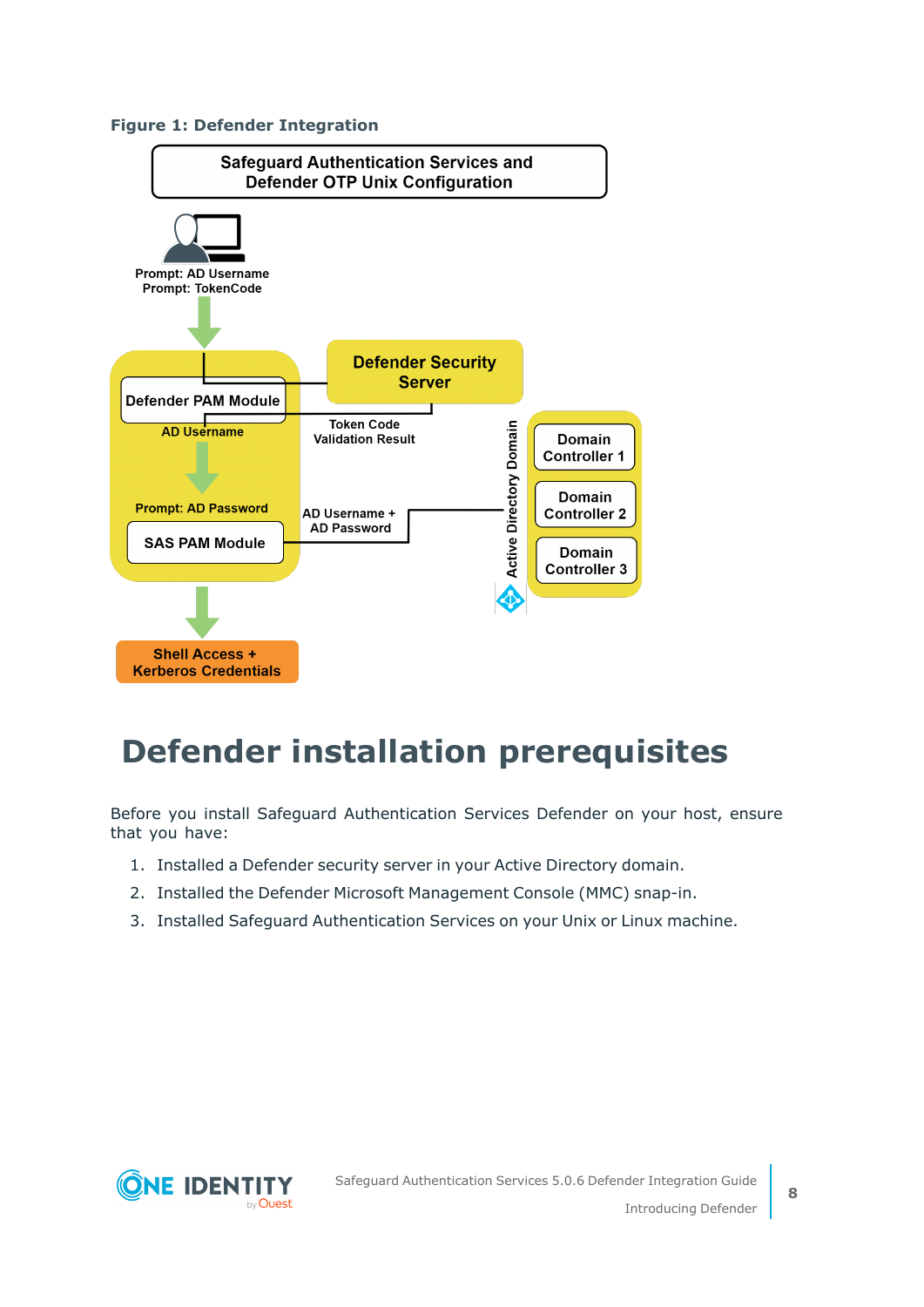# **Configuring Defender**

<span id="page-8-0"></span>To integrate Defender with Safeguard Authentication Services, perform the tasks described in this section.

### <span id="page-8-1"></span>**Create a security policy**

You use a security policy to specify which type of credential is to be sent to the Defender security server.

#### *To create a security policy*

- 1. Open Active Directory Users and Computers.
- 2. Right-click **Defender** and navigate to **New | Defender Policy** to launch the creation wizard.
- 3. Give the security policy a **Name** and **Description**, and then click **Next**.
- 4. Select **Token** for **Method** and click **Next**.
- 5. Select **None** for the **Method** and click **Next**.
- <span id="page-8-2"></span>6. Continue through the rest of the wizard, accepting the defaults and click **Finish**.

### **Create an access node**

An access node is used to associate a security policy and a Defender security server to a machine or subnet of machines. In order to complete this task, you need to know the IP address of the machine or IP address and subnet mask of the subnet of machines that you would like to secure with Defender and Safeguard Authentication Services.

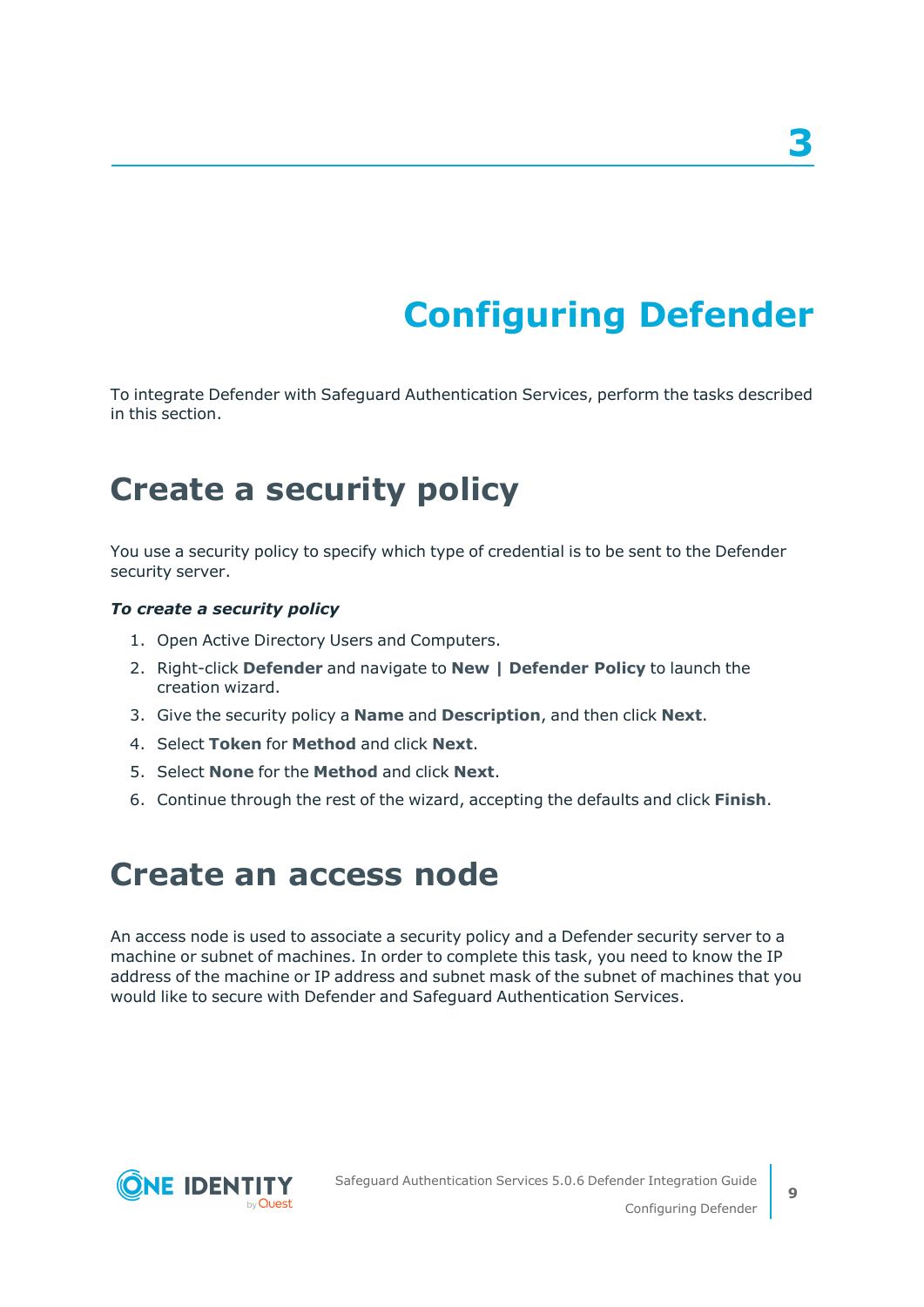#### *To create an Access node*

- 1. Open Active Directory Users and Computers.
- 2. Right-click **Defender** and navigate to **New | Defender Access Node** to launch the creation wizard.
- 3. Give the access node a **Name** and **Description**, and then click **Next**.
- 4. Select a **Node Type** of **Radius Agent**.

NOTE: pam\_defender only works with **Radius Agent**.

5. Select the appropriate *User ID* for your environment based on the information below, then click **Next**.

The User ID you select must match the attribute that you are using in Safeguard Authentication Services for Unix user name. Look in the **Preferences** of the Control Center to determine which attribute Safeguard Authentication Services is configured.

| <b>User IDs</b>            | <b>Description</b>                                                                                                                                                                                    |
|----------------------------|-------------------------------------------------------------------------------------------------------------------------------------------------------------------------------------------------------|
| <b>SAM Account</b><br>Name | This is the default Unix user name for Safeguard Authentication<br>Services 5.0.1. It refers to the sAMAccountName attribute of the user.                                                             |
| User Principal<br>Name     | Previous versions of Safeguard Authentication Services used this<br>as the default Unix user name. It refers to the userPrincipalName<br>attribute of the user.                                       |
| Defender ID                | This refers to the defender-id attribute of the user, which is part of<br>the Defender schema extension. You could configure this as the<br>Unix user name, but One Identity does not recommend that. |
| <b>Proper Name</b>         | This refers to the cn attribute of the user.                                                                                                                                                          |

#### **Table 1: User IDs**

- 6. Enter the **IP Address** of the machine or subnet of machines.
- 7. Enter the **Port** to use to establish a connection with the Defender security server (the default for a Radius Agent is port 1812).
- 8. Change the **Subnet Mask** from 255.255.255.255 to the appropriate value if you plan to use a subnet of machines.
- 9. Enter a **Shared Secret** to use in radius communications with the Defender security server and click **Next**.
- 10. Click **Finish** to complete the wizard.

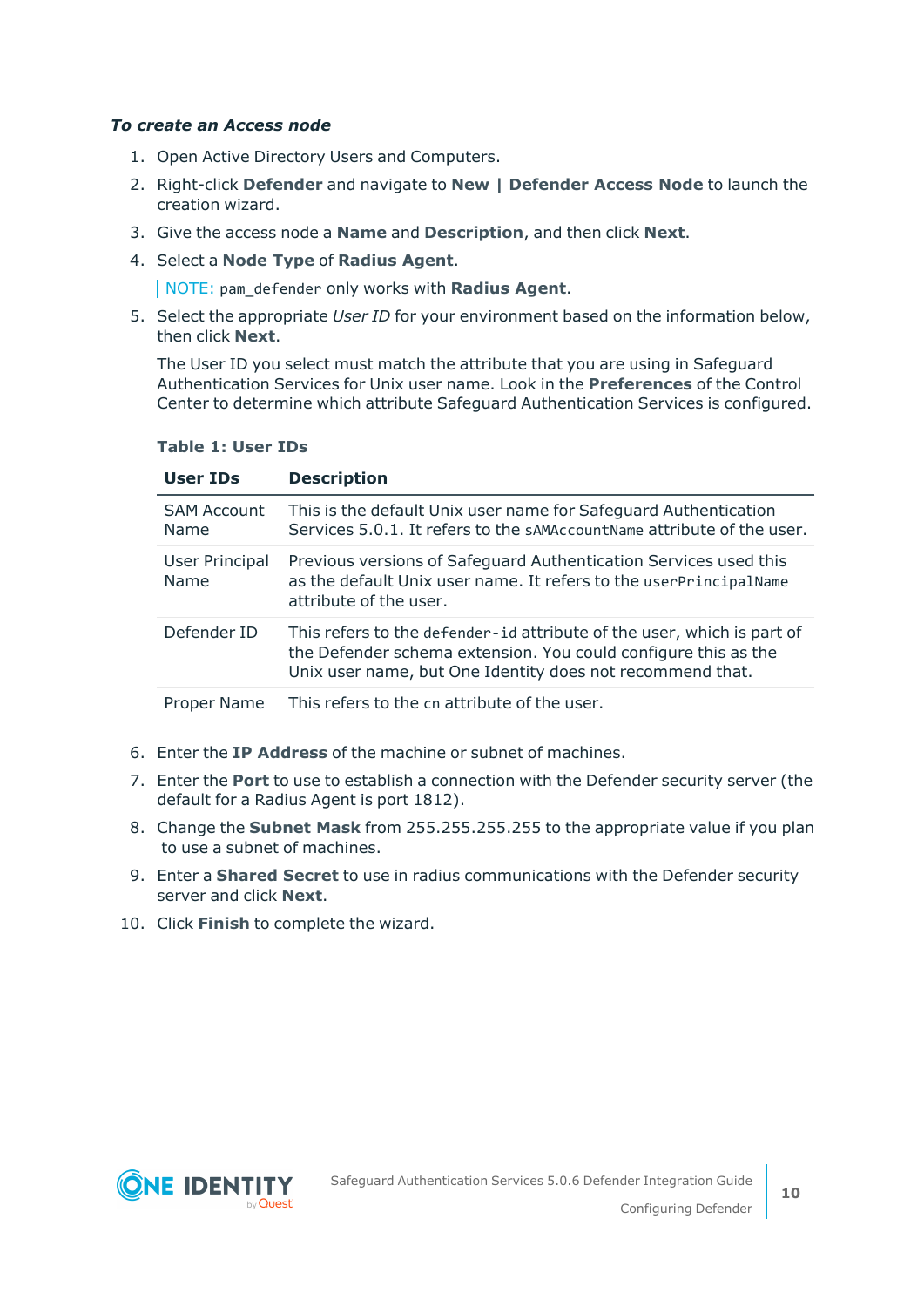## <span id="page-10-0"></span>**Assign the access node to the security server**

You must assign an access node to a Defender security server in order for machines assigned to that access node to know where to send one-time passwords for authentication.

#### *To assign the access node to the security server*

- 1. Open Active Directory Users and Computers.
- 2. Under the **Defender** node, open **Access Nodes**.
- 3. Double-click the access node that you created previously.
- 4. On the *Access Node* tab, click **Assign**.
- 5. Select your Defender security server from the list and click **OK**.
- <span id="page-10-1"></span>6. Click **OK** to save your changes to the access node.

## **Select the security policy for the access node**

An access node needs security parameters to follow as one-time password services are extended to the machines assigned to the access node. Use this step to assign a previously created security policy to your access node.

#### *To select the security policy for the access node*

- 1. Open Active Directory Users and Computers.
- 2. Under the **Defender** node, open **Access Nodes**.
- 3. Double-click the access node that you created previously.
- 4. On the *Policy* tab, click **Select**.
- 5. Select your security policy from the list and click **OK**.
- <span id="page-10-2"></span>6. Click **OK** to save your changes to the access node.

## **Add members to the access node**

This step is optional. If you only want to use Defender one-time passwords with specific users, then add members to the access nodes. You can add users individually or groups as

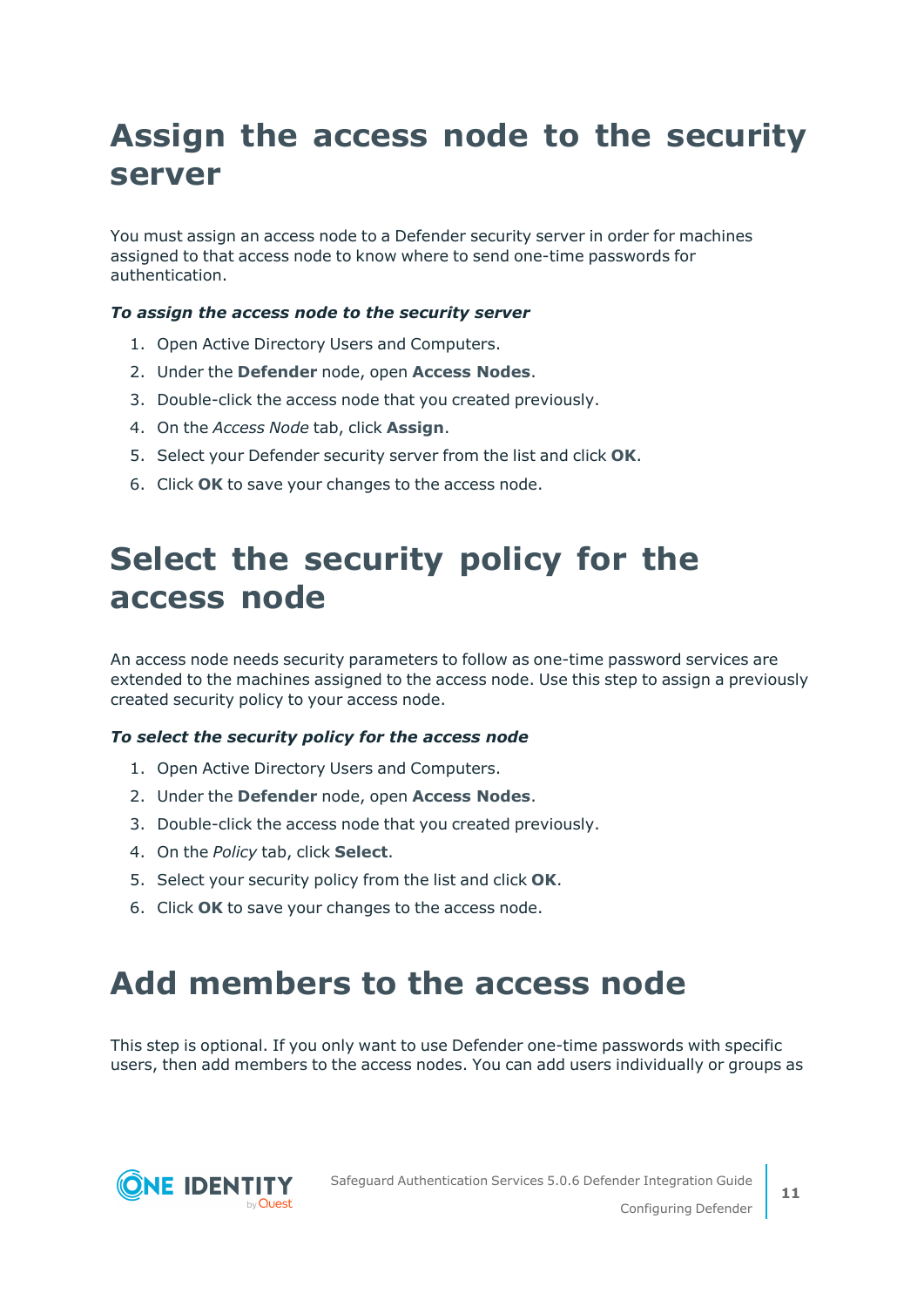members of an access node. If you add no member to the access node, all users will be required to use one-time passwords, including local Unix users such as root.

#### *To add members to the access node*

- 1. Open Active Directory Users and Computers.
- 2. Under the **Defender** node, open **Access Nodes**.
- 3. Double-click the access node that you created previously.
- 4. On the **Members** tab, click **Add**.
- 5. Find the users and groups that you want to add as members and click **OK**. NOTE: Defender does not support implicit group membership.
- <span id="page-11-0"></span>6. Click **OK** or **Apply** to save your changes to the access node.

## **Adding one-time password tokens**

Defender supports many different types of hardware and software tokens. Before you can use one-time passwords to access your Unix and Linux machines, you must add your tokens to Active Directory so they can be assigned to users.

#### *To add one-time password tokens*

- 1. Open Active Directory Users and Computers.
- 2. Under the **Defender** node
	- **.** open Import Tokens for hardware tokens.
		- $OR -$
	- **.** open **Program Tokens** for software tokens.

NOTE: Refer to the Defender documentation for specific instructions on adding your tokens.

### <span id="page-11-1"></span>**Assign tokens to users**

Once your tokens are added to Active Directory, you can assign them to users.

#### *To assign tokens to users*

- 1. Open Active Directory Users and Computers.
- 2. Under the **Defender** node, open **Tokens**.
- 3. Double-click a token that you created in the previous section.
- 4. On the **Token** tab, click **Assign**.

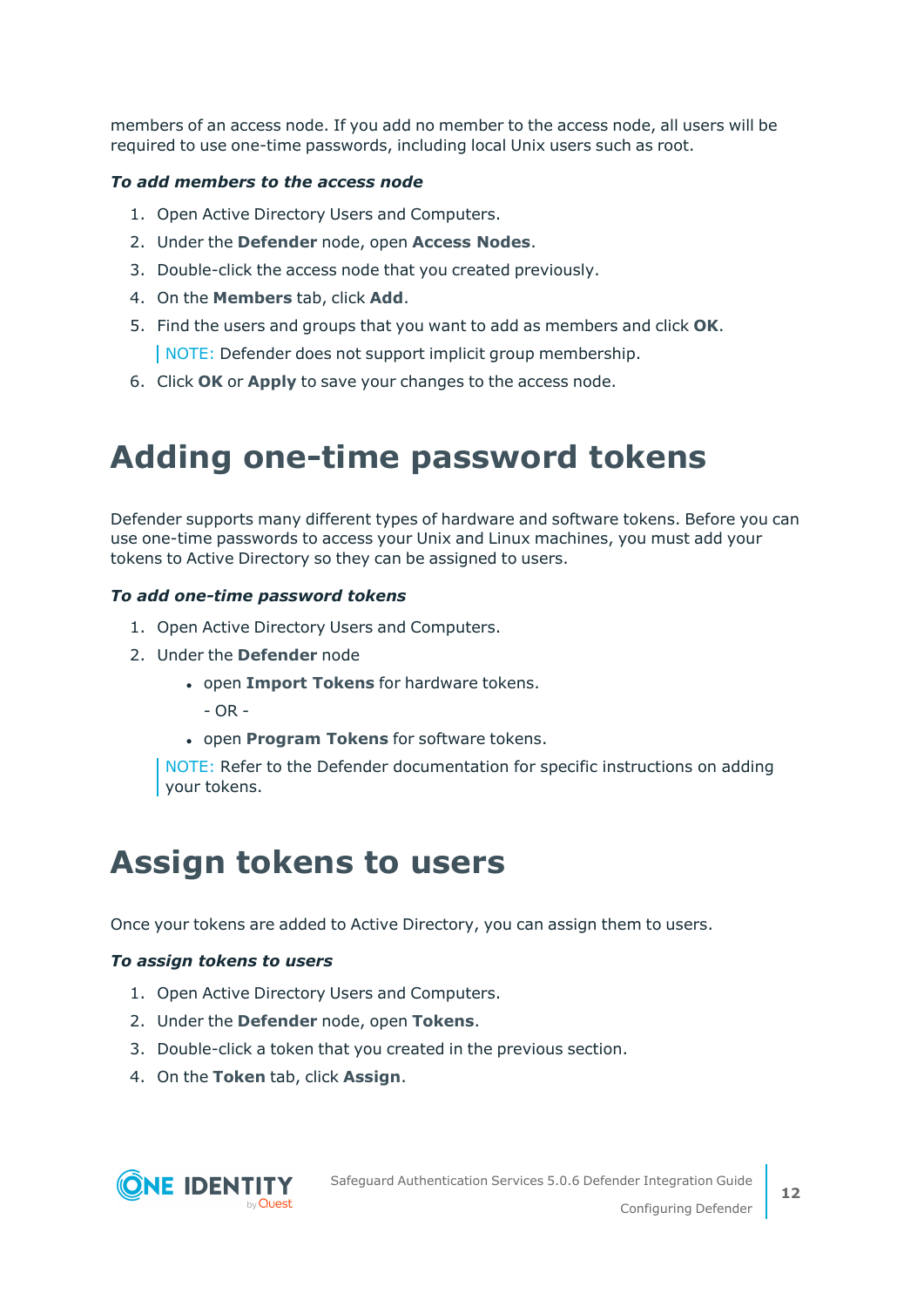- 5. Select the desired user and click **OK**.
- 6. Click **OK** to save your changes to the token.
- 7. Repeat for each user.

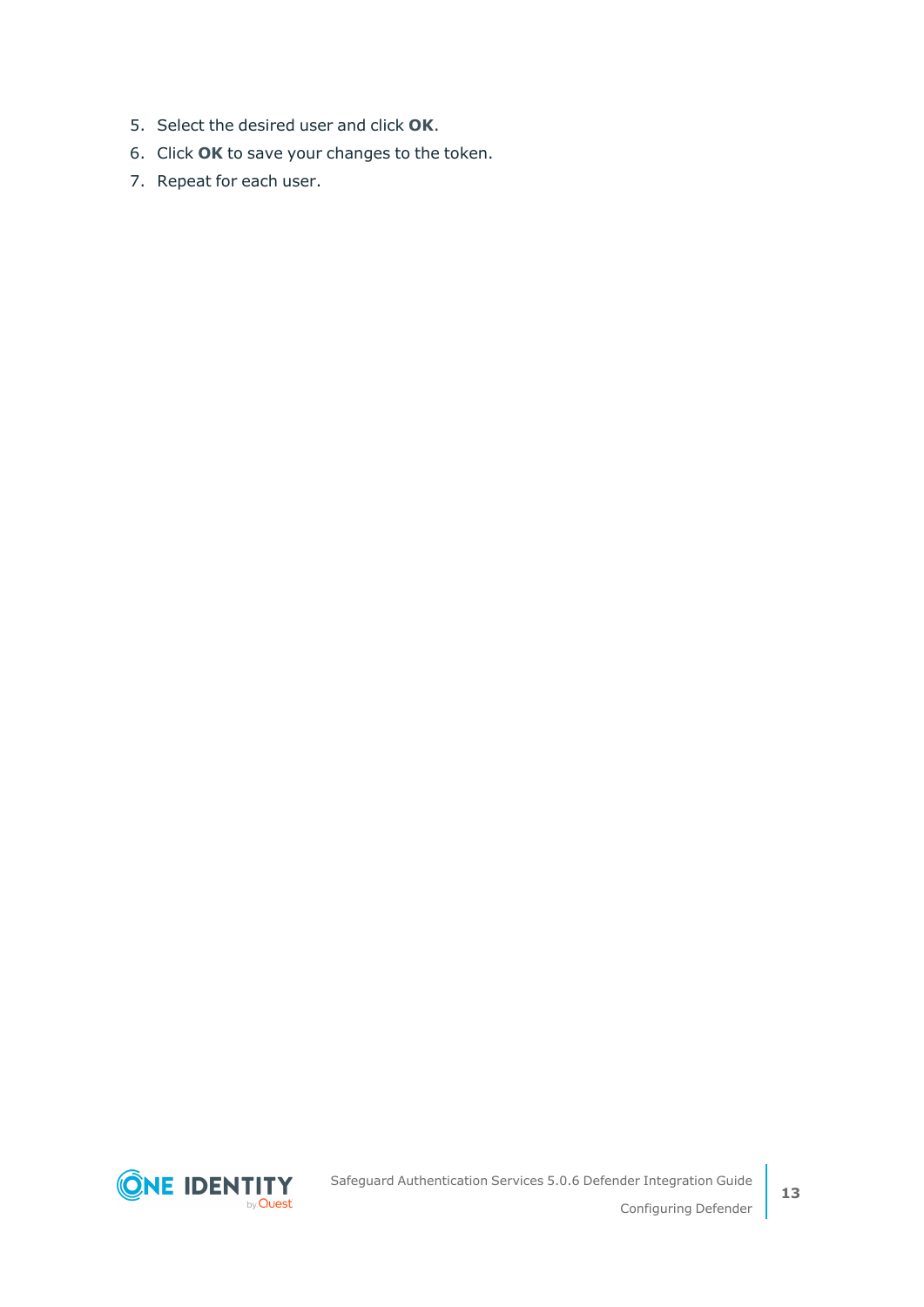# **Configuring Safeguard Authentication Services**

<span id="page-13-0"></span>You may either configure Safeguard Authentication Services to integrate with Defender using Group Policy or manually. One Identity recommends you use Group Policy.

### <span id="page-13-1"></span>**Group Policy configuration**

Safeguard Authentication Services relies on Group Policy for managing the configuration of options and features. To enable one-time password support for Safeguard Authentication Services through Defender you must modify a Group Policy setting. This setting allows you to turn pam defender configuration on or off and also allows you to select which services (login applications) you want it to support. It gathers the rest of the one-time password configuration information it needs on the Unix or Linux machine from the access node and other Defender objects in Active Directory. This Group Policy can only apply to machines running Safeguard Authentication Services that have pam defender installed. Also, if it can not find an access node that applies to the machine, it makes no configuration changes.

### <span id="page-13-2"></span>**Enabling one-time password authentication for Unix**

#### *To enable one-time password authentication for Unix*

- 1. In the Group Policy Object Editor, navigate to **Unix Settings | Quest Defender**.
- 2. Double-click the Defender Settings policy in the right-hand pane.
- 3. Click **Enable Defender PAM authentication**.
- 4. Configure Defender to require a one-time password for specific login services, or all login services.



**4**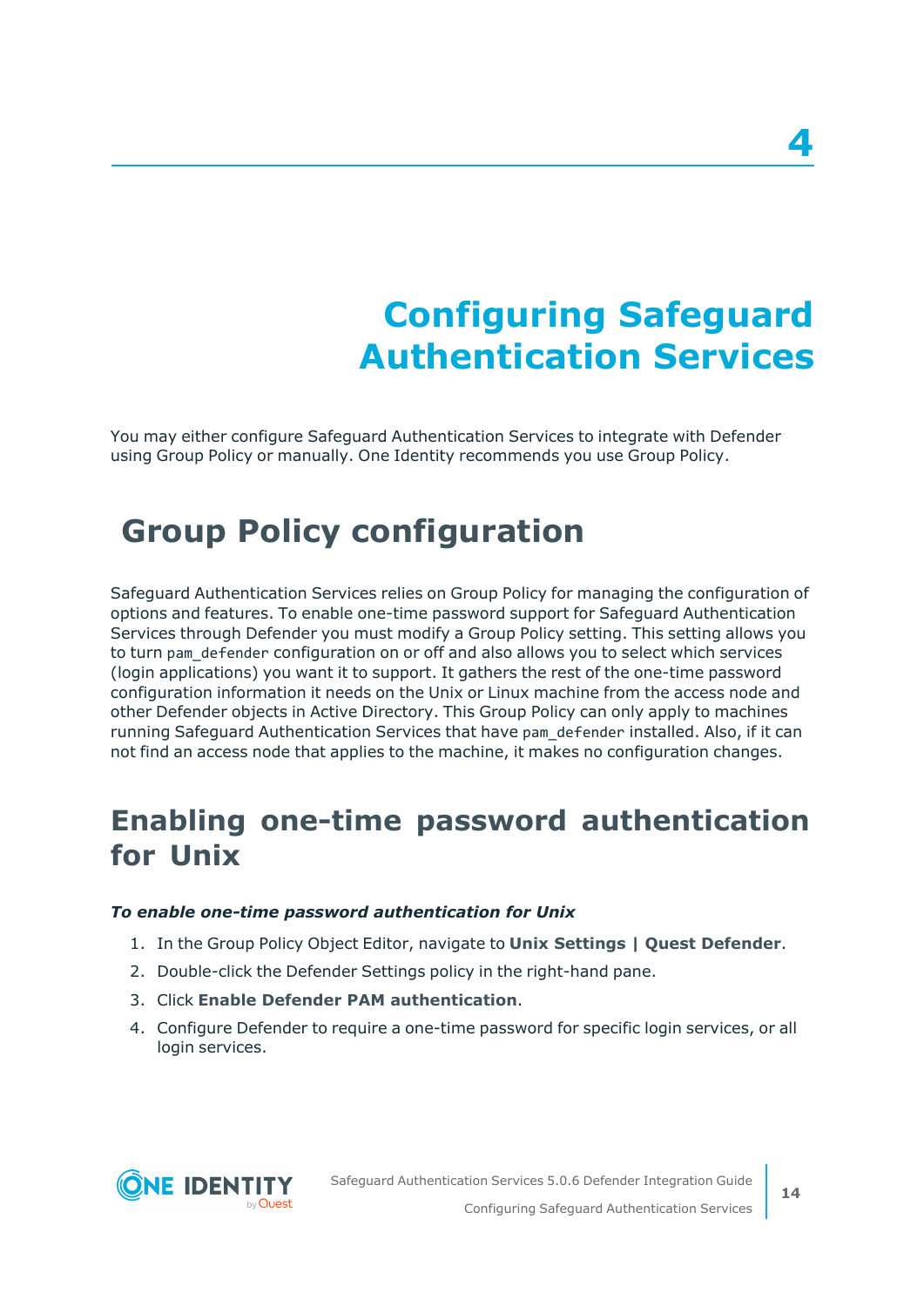A login service is any process that authenticates a user to a Unix host. You configure login services for PAM in the pam.conf file. By default, sshd and ssh are automatically configured since this is the most typical scenario. You can specify additional services. The name of the service must correspond to the service name in PAM.conf. On some platforms the service names may differ, in that case, specify all service names for all platforms where you have installed Defender.

- <sup>l</sup> To prompt for a one-time password for all services, select **Require Defender PAM authentication for all services**.
- <span id="page-14-0"></span>5. Click **OK** to save your settings and close the **Defender Settings Properties** dialog.

### **Apply one-time password authentication settings**

The configuration of the one-time passwords are applied periodically according to a configurable Group Policy refresh interval (by default every 90 minutes).

NOTE: Your machine must already be joined to the domain to force a Group Policy refresh.

#### *To force a Group Policy refresh*

- 1. Log in to the Linux or Unix machine.
- 2. At a command prompt, execute the following command as root:

/opt/quest/bin/vgptool apply

The output from this command, when one-time passwords are successfully enabled, look similar to the following example:

root@testmachine:~# vgptool apply

Group Policy Apply - CallType: REFRESH

Updating VGP From Policy ------------------------ [vgp\_vgpext.so]

Accumulating Settings from GPOs -------------------------------

GPO: Defender DEMO CSE: vgp\_defender.so GUID: 1EBC7D87-EFB7-4376-AA1E-3CE5850AC5E5 PTYPE: 786318DB-DE76-42F2- 8A57-F1E0C3ACE113

Applying Settings Changes

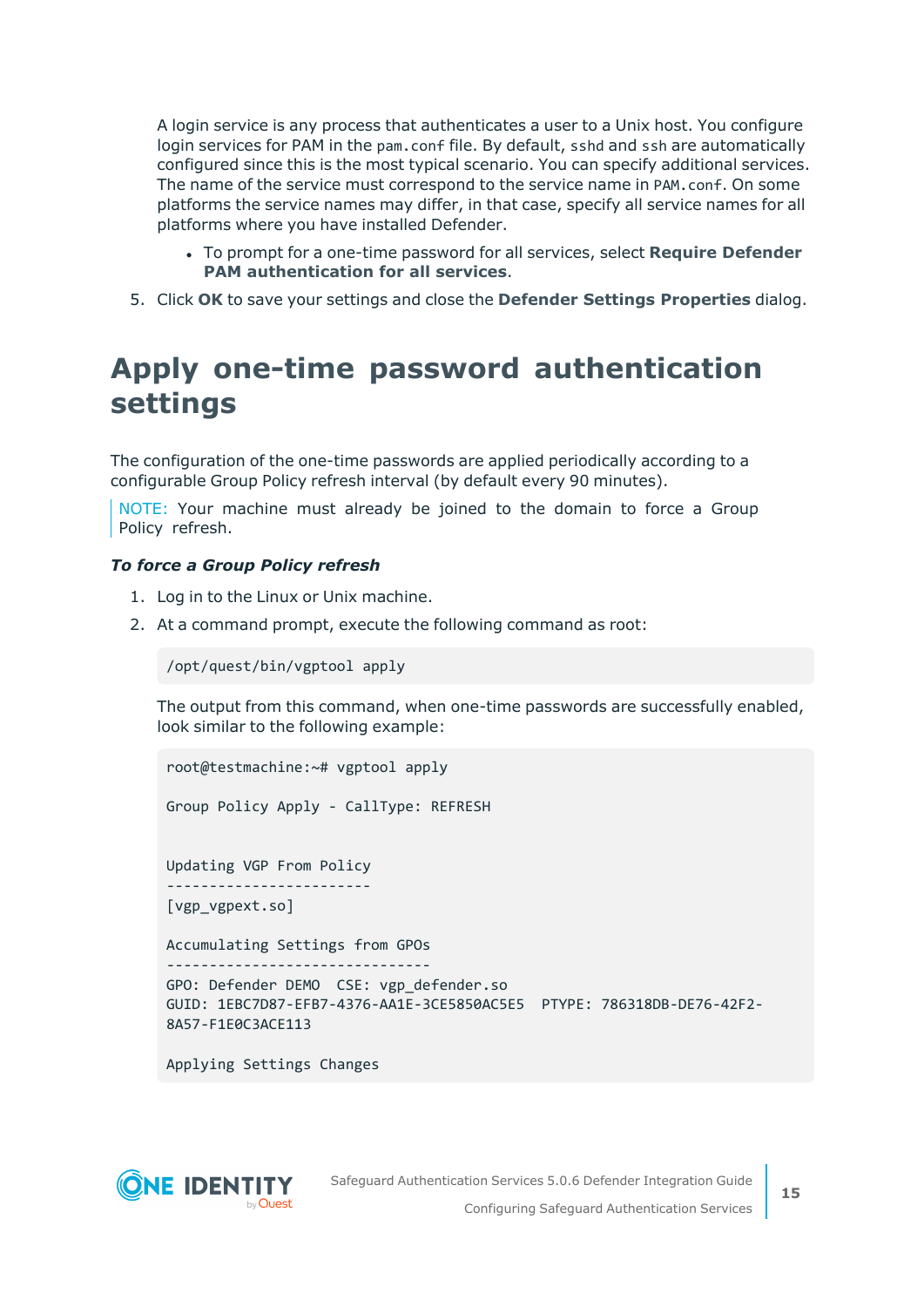```
-------------------------
[vgp_licext.so]
[vgp_vasext.so]
[vgp_scecli.so]
[vgp_sudoext.so]
[vgp dfc.so]
[vgp_unixext.so]
[vgp sshcfg.so]
[vgp_samba.so]
[vgp defender.so]
 Quest Defender Policy
    Adding Defender authentication module
    Current defender.conf (showing server information only)
      10.5.37.22:1645
   Current pam radius acl.conf
      *:testuser1
      *:testuser2
      *:testuser3
[vgp_qpm4u.so]
[vgp_admext.so]
```
<span id="page-15-0"></span>3. Login using the one-time password.

## **Manual configuration**

You can configure one-time password information manually. Manual configuration requires a machine running Safeguard Authentication Services that has pam\_defender installed. The machine must also be joined to an Active Directory domain. If an access node cannot be found that applies to the machine, no configuration changes are made.

## <span id="page-15-1"></span>**Configuring with VASTOOL**

#### *To configure one-time passwords with vastool*

- 1. Log in to the Linux or Unix machine.
- 2. At a command prompt, execute the following command as root:

/opt/quest/bin/vastool otp configure radius

The output from this command when one-time passwords are successfully enabled look similar to the following example:

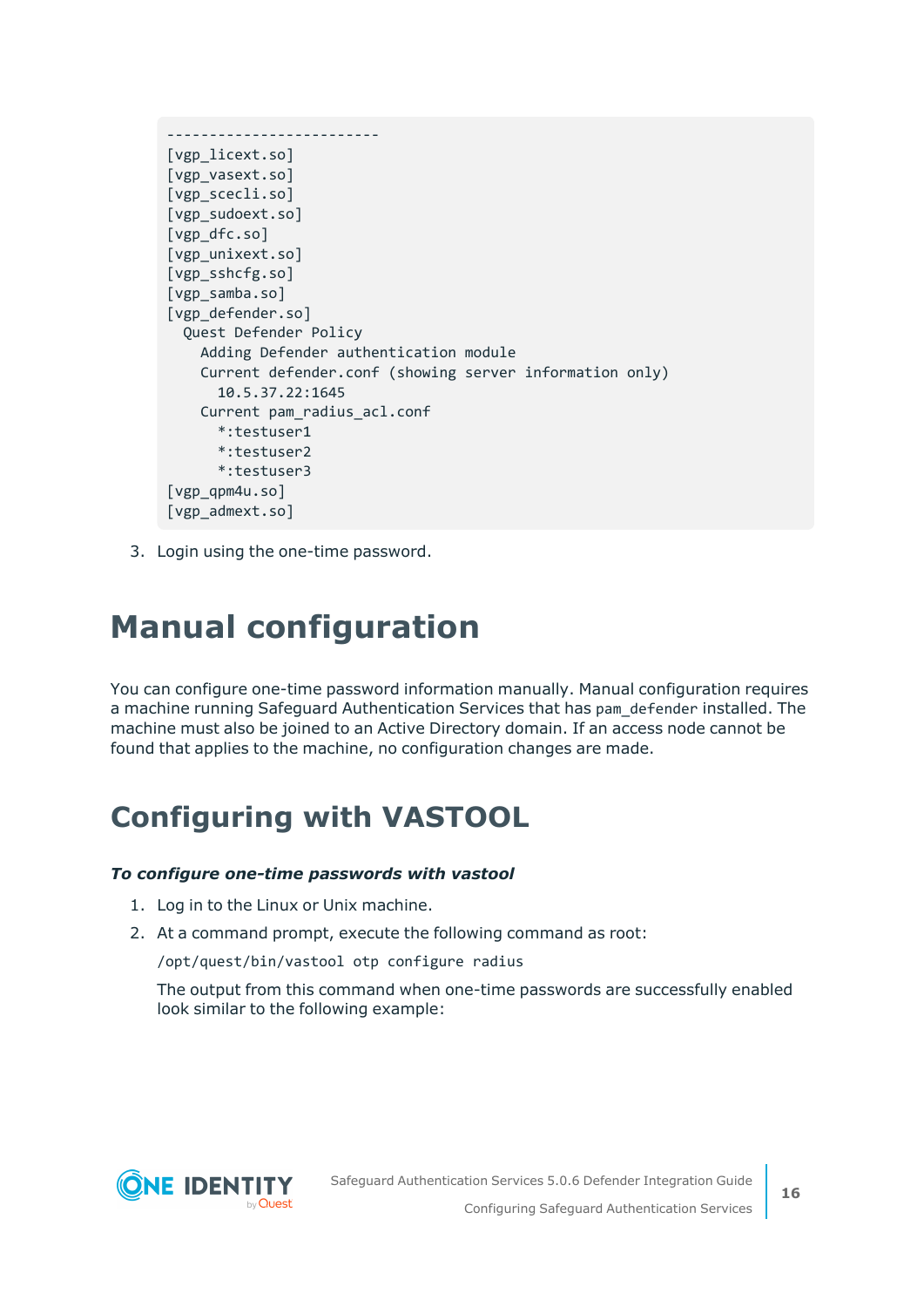```
root@testmachine:~vastool otp configure radius
Configuring defender.conf
  Server: 10.5.37.22 Port: 1645
Configuring PAM Radius Access Control List
 testuser1
  testuser2
  testuser3
```
3. To configure pam for a specific service, such as gdm, run the following command as root:

/opt/quest/bin/vastool otp configure pam gdm

NOTE: When successful this command produces no output.

<span id="page-16-0"></span>4. Log in using the one-time password.

### **Troubleshooting**

You can configure the pam defender module to log debug information to a file.

#### *To configure pam\_defender to log debug information*

1. Run the following command:

/opt/quest/bin/vastool otp configure trace <path to log file>

This creates the /tmp/pam\_def.ini file that the defender pam module uses to determine whether it should log debug information and adds the necessary information to this file to configure full debug.

- 2. Modify the pam configuration for your system, as follows:
	- a. Find all lines that specify the pam defender module.
	- b. Add the "debug" option to the end of those lines.

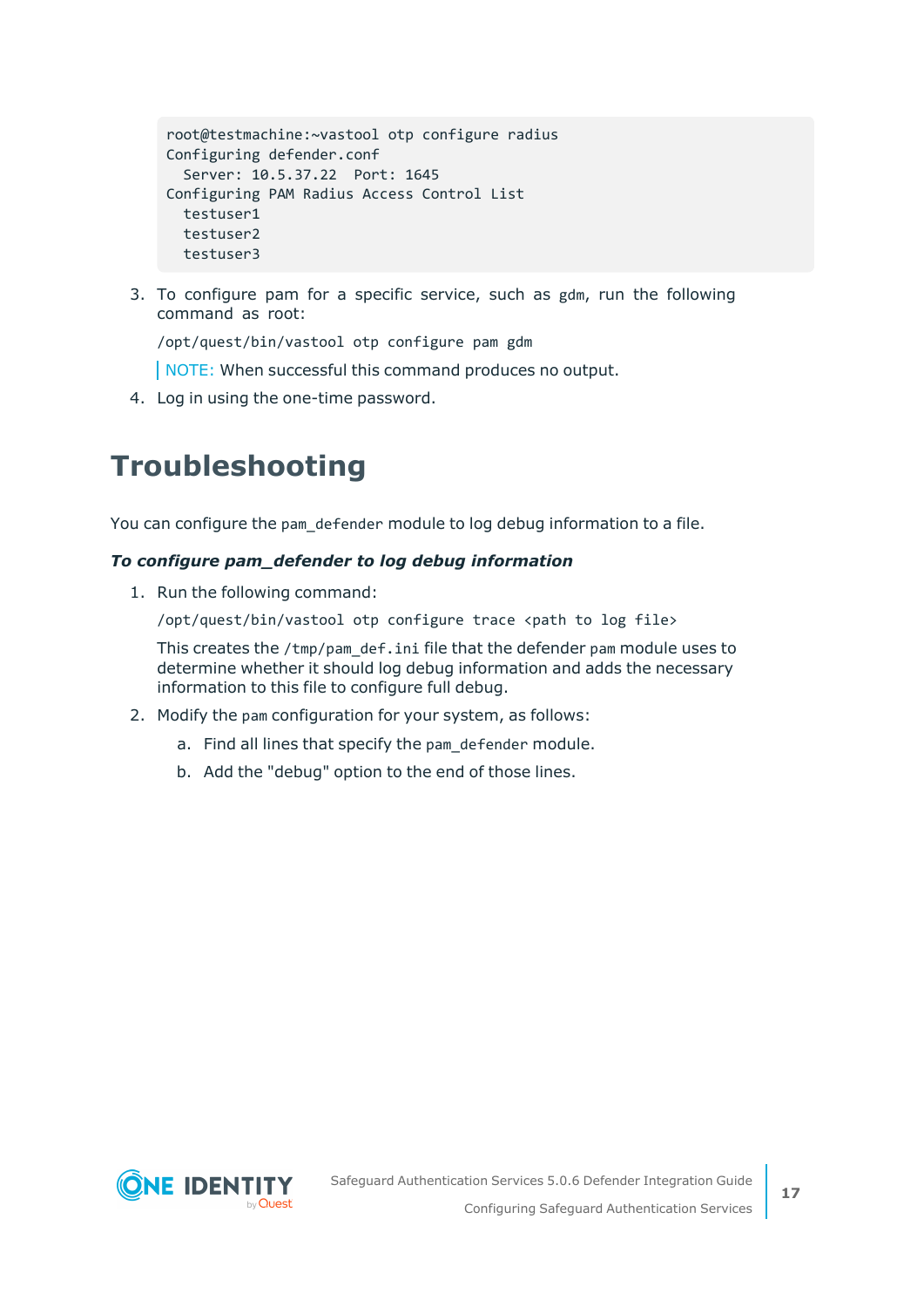<span id="page-17-0"></span>One Identity solutions eliminate the complexities and time-consuming processes often required to govern identities, manage privileged accounts and control access. Our solutions enhance business agility while addressing your IAM challenges with on-premises, cloud and hybrid environments.

## <span id="page-17-1"></span>**Contacting us**

For sales and other inquiries, such as licensing, support, and renewals, visit [https://www.oneidentity.com/company/contact-us.aspx.](https://www.oneidentity.com/company/contact-us.aspx)

## <span id="page-17-2"></span>**Technical support resources**

Technical support is available to One Identity customers with a valid maintenance contract and customers who have trial versions. You can access the Support Portal at [https://support.oneidentity.com/.](https://support.oneidentity.com/)

The Support Portal provides self-help tools you can use to solve problems quickly and independently, 24 hours a day, 365 days a year. The Support Portal enables you to:

- Submit and manage a Service Request
- View Knowledge Base articles
- Sign up for product notifications
- Download software and technical documentation
- View how-to videos at [www.YouTube.com/OneIdentity](http://www.youtube.com/OneIdentity)
- Engage in community discussions
- Chat with support engineers online
- View services to assist you with your product